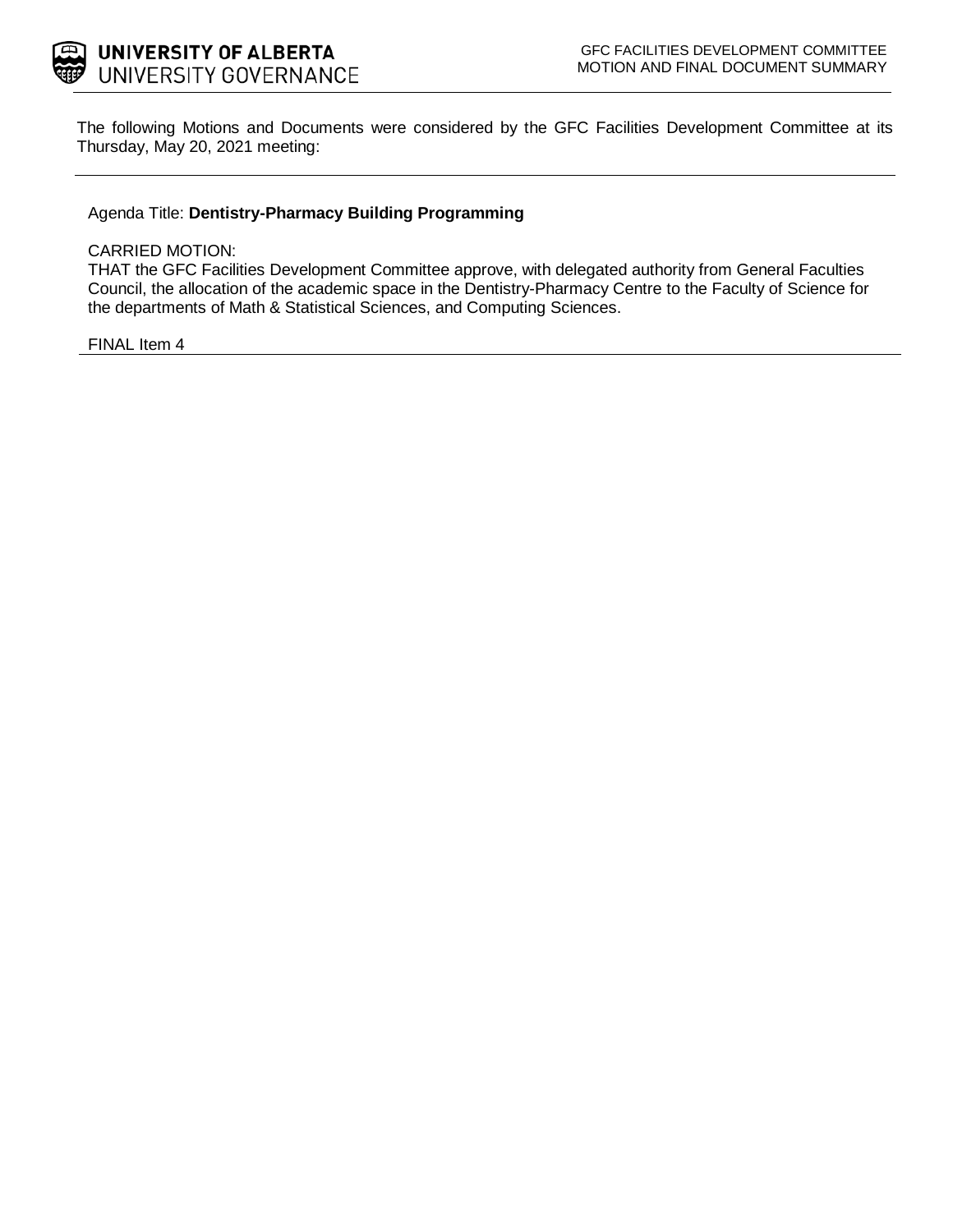

For the Meeting of May 20, 2021

FINAL Item No. 4

# **Governance Executive Summary Action Item**

### **Agenda Title Dentistry-Pharmacy Building Programming**

#### **Motion**

THAT the GFC Facilities Development Committee approve, with delegated authority from General Faculties Council, the allocation of the academic space in the Dentistry-Pharmacy Centre to the Faculty of Science for the departments of Math & Statistical Sciences, and Computing Sciences.

#### **Item**

| <b>Action Requested</b> | $\boxtimes$ Approval<br>$\Box$ Recommendation              |
|-------------------------|------------------------------------------------------------|
| Proposed by             | <b>Facilities and Operations</b>                           |
| Presenter(s)            | Andrew Sharman, Vice-President (Facilities and Operations) |

#### **Details**

| Office of Administrative<br><b>Responsibility</b> | Vice-President (Facilities and Operations)                                                                                                                                                                                                                                                                                                                                                                                             |  |
|---------------------------------------------------|----------------------------------------------------------------------------------------------------------------------------------------------------------------------------------------------------------------------------------------------------------------------------------------------------------------------------------------------------------------------------------------------------------------------------------------|--|
| The Purpose of the Proposal is                    | To seek the Facilities Development Committee's approval of the final                                                                                                                                                                                                                                                                                                                                                                   |  |
| (please be specific)                              | programming allocation for the renewed Dentistry-Pharmacy Centre.                                                                                                                                                                                                                                                                                                                                                                      |  |
| <b>Executive Summary</b>                          | The Dentistry-Pharmacy building is undergoing a six-year major                                                                                                                                                                                                                                                                                                                                                                         |  |
| (outline the specific item - and                  | renewal courtesy of a \$249 million grant from the Government of                                                                                                                                                                                                                                                                                                                                                                       |  |
| remember your audience)                           | Alberta.                                                                                                                                                                                                                                                                                                                                                                                                                               |  |
|                                                   | In alignment with the principles contained within Taking Care of our<br>Campuses: Integrated Asset Management Strategy (IAMS), the<br>renewed building will incorporate academic use and, as the more finite<br>planning processes have largely concluded, programming is underway<br>for two departments within the Faculty of Science to relocate into this<br>space.                                                                |  |
|                                                   | Math & Statistical Sciences and Computing Sciences have<br>programming needs that are well-suited to this building and, once their<br>current spaces are vacated, a valuable opportunity to cascade<br>subsequent space initiatives will emerge. Initiatives such as these are<br>necessary to achieve the imperatives of the Service Excellence<br>Transformation initiative in support of the University of Alberta for<br>Tomorrow. |  |
| Supplementary Notes and                           | <this by="" for="" governance="" is="" only="" outline<="" section="" td="" to="" university="" use=""></this>                                                                                                                                                                                                                                                                                                                         |  |
| context                                           | governance process.>                                                                                                                                                                                                                                                                                                                                                                                                                   |  |

#### **Engagement and Routing** (Include meeting dates)

|                                                                       | Those who are actively participating:                                                                                                                                                         |  |  |
|-----------------------------------------------------------------------|-----------------------------------------------------------------------------------------------------------------------------------------------------------------------------------------------|--|--|
| <b>Consultation and Stakeholder</b>                                   | • Executive Oversight Committee (EOC)                                                                                                                                                         |  |  |
| Participation                                                         | <b>Project Steering Committee (PSC)</b><br>$\bullet$                                                                                                                                          |  |  |
| (parties who have seen the<br>proposal and in what capacity)          | AVP, Integrated Planning and Partnerships, Facilities and<br>$\bullet$<br><b>Operations</b>                                                                                                   |  |  |
| <for information="" on="" the<br="">protocol see the Governance</for> | • University Architect, Director, Campus Planning and Space<br>Optimization, Integrated Planning and Partnerships<br>Chair, Department of Mathematical and Statistical Sciences,<br>$\bullet$ |  |  |
| <b>Resources section Student</b><br><b>Participation Protocol&gt;</b> | <b>Faculty of Science</b>                                                                                                                                                                     |  |  |
|                                                                       | Chair, Department of Computing Sciences, Faculty of Science<br>$\bullet$                                                                                                                      |  |  |
|                                                                       | Project Management Office, Facilities and Operations                                                                                                                                          |  |  |